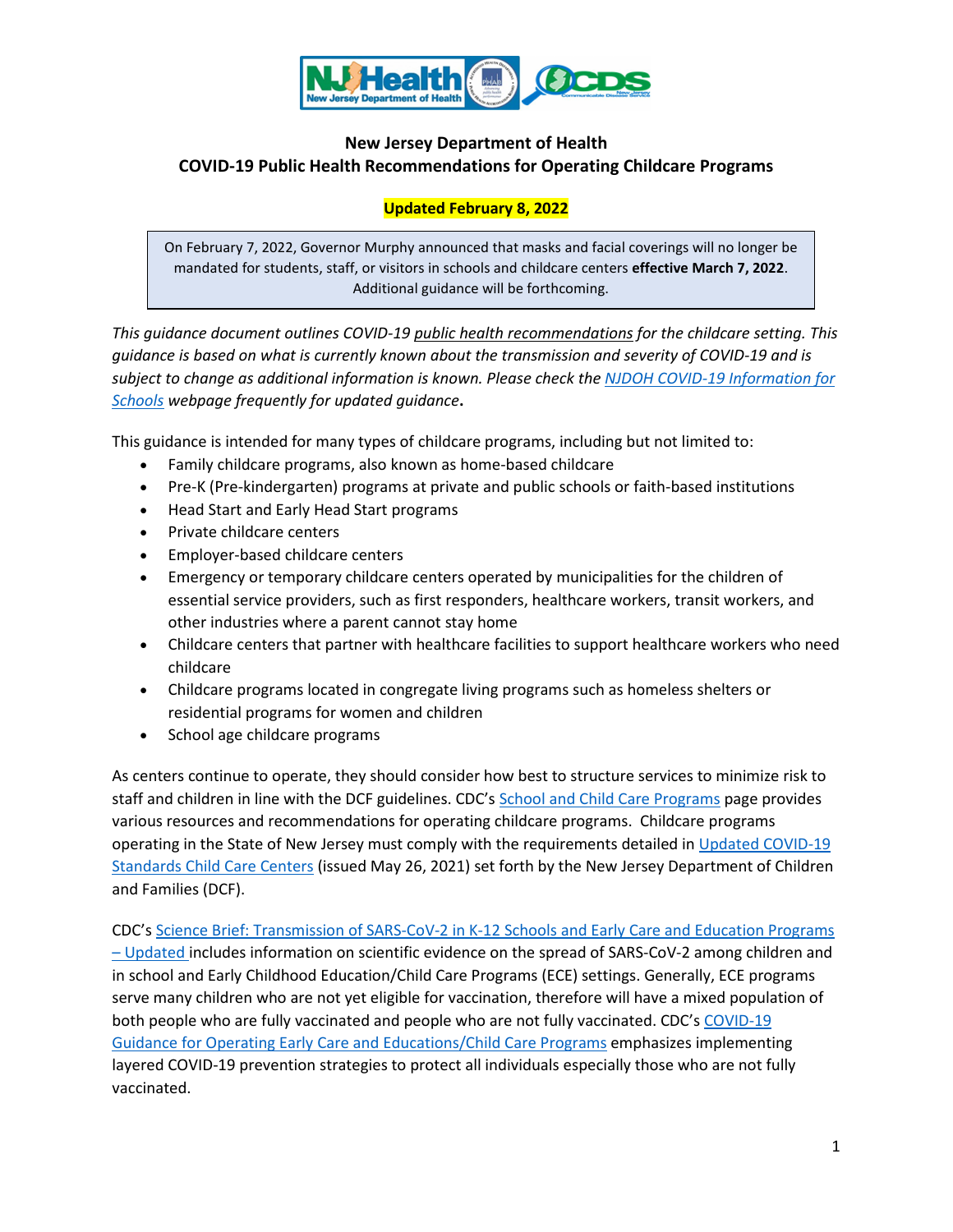

According to Centers for Disease Control and Prevention (CDC), everyone 5 years and older who is at least 2 weeks post the last dose of their primary series of a COVID-19 vaccine is considered fully vaccinated.

For children 5 through 17 years of age, a primary series consists of 2 doses of the Pfizer-BioNTech COVID-19 vaccine. For persons 18 and older, a primary series consists of:

- A 2-dose series of an mRNA COVID-19 vaccine (Pfizer-BioNTech or Moderna), or
- A single-dose COVID-19 vaccine (Johnson & Johnson's Janssen vaccine)

CDC recommends that people remain up to date with their vaccines, which includes [additional doses](https://www.cdc.gov/coronavirus/2019-ncov/vaccines/recommendations/immuno.html) for individuals who are immunocompromised or [booster doses](https://www.cdc.gov/coronavirus/2019-ncov/vaccines/booster-shot.html) at regular time points. Individuals who are [moderately or severely immunocompromised](https://www.cdc.gov/coronavirus/2019-ncov/vaccines/recommendations/immuno.html) should get an additional primary shot and a booster shot.

If childcare centers are unable to determine the vaccination status of individuals, those individuals should be considered not fully vaccinated.

Effective November 1, 2021, all childcare centers, and other childcare facilities (covered settings) must maintain a policy that requires all covered workers to either provide adequate proof to the covered setting that they have been fully vaccinated or submit to COVID-19 testing at minimum one to two times weekly on an ongoing basis until fully vaccinated as outlined in **EO 264**.

### *Communication*

Childcare centers should develop a plan for infectious disease outbreaks including COVID-19. Staff and families should be informed of policies for ill staff and children including isolation, exclusion and notification of positive cases or outbreaks.

Families should understand what actions they need to take should their child become symptomatic or be exposed to COVID-19 while in childcare.

Designate a staff member to be responsible for responding to COVID-19 concerns. Communicate to staff and family members the process for contacting the designee.

Establish relationships with local public health officials and identify points of contact.

Create a communication system for staff and families for self-reporting of symptoms and notification of exposures and closures.

## *Plan and Prepare*

- Review and update or develop your outbreak response/pandemic plan and share with stakeholders before an outbreak occurs.
- Establish procedures to ensure children and staff who become sick at childcare or arrive at the facility sick are sent home as soon as possible.
- Prepare for the potential of closures or dismissals.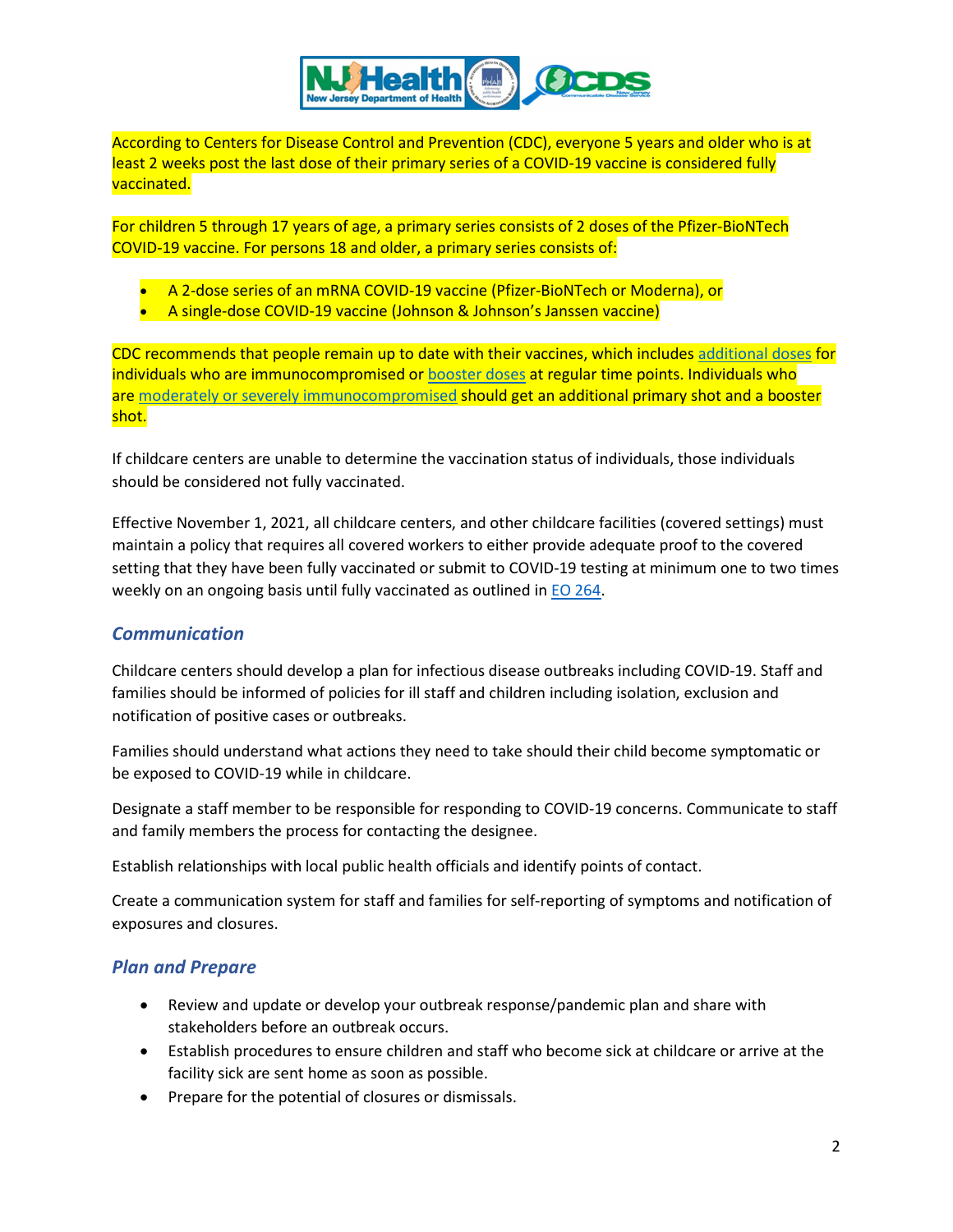

- Create an emergency communication plan and maintain up to date contact information for everyone in your communication chain.
- Plan workshops and trainings to educate staff on prevention measures.
- Continue to monitor current information from health officials.
- Continue to ensure that children are up to date on immunizations.

### *Masks*

Wearing masks is an important prevention strategy to help slow the spread of COVID-19 when combined with everyday preventive actions and physical distancing in public settings.

Masks must be worn indoors by staff, children ages 2 and over, and visitors indoors in all situations except as delineated in [Executive Order No. 264.](https://nj.gov/infobank/eo/056murphy/pdf/EO-264.pdf) This includes prior to boarding buses and vans operated by schools and childcare programs, while on the bus and until they are completely off the bus. Pe[r Order](https://www.cdc.gov/quarantine/pdf/Mask-Order-CDC_GMTF_01-29-21-p.pdf) of the CDC, passengers and drivers must wear masks on buses and vans, including buses operated by public and private school systems and early childhood education programs, subject to the exclusions and exemptions in the **Order**.

In general, people do not need to wear masks when outdoors. However, centers may encourage the use of masks during outdoor activities that involve sustained close contact with other individuals or during periods o[f high community transmission](https://www.nj.gov/health/cd/statistics/covid/#1) . Masks should be worn outdoors after completing a 5-day isolation/quarantine period (if applicable) during days 6-10.

The following principles apply to the use of masks while indoors or on school buses:

- Masks and/or barriers generally do not preclude an individual from being identified as a close contact [to a COVID-19 case.](#page-11-0)
- Information should be provided to staff and parents/guardians on proper use, removal, and washing of [masks.](https://www.cdc.gov/coronavirus/2019-ncov/prevent-getting-sick/diy-cloth-face-coverings.html)
- Masks worn by childcare staff should mee[t CDC mask recommendations.](https://www.cdc.gov/coronavirus/2019-ncov/prevent-getting-sick/about-face-coverings.html)

Additional resources on mask use can be found at [https://www.cdc.gov/coronavirus/2019](https://www.cdc.gov/coronavirus/2019-ncov/prevent-getting-sick/masks.html) [ncov/prevent-getting-sick/masks.html](https://www.cdc.gov/coronavirus/2019-ncov/prevent-getting-sick/masks.html) and at [COVID-19 Guidance for Operating Early Care and](https://www.cdc.gov/coronavirus/2019-ncov/community/schools-childcare/child-care-guidance.html#mask-use)  [Education/Child Care Programs.](https://www.cdc.gov/coronavirus/2019-ncov/community/schools-childcare/child-care-guidance.html#mask-use)

### *Clear masks:*

To facilitate learning and social and emotional development, consider having staff wear a clear or cloth mask with a clear panel when interacting with young children, children learning to read, or when interacting with people who rely on reading lips.

Clear masks that cover the nose and wrap securely around the face may be considered in certain circumstances if they do not cause breathing difficulties or overheating for the wearer. Clear masks are not face shields. CDC does **not** recommend use of face shields for normal everyday activities or as a substitute for masks because of a lack of evidence of their effectiveness for source control.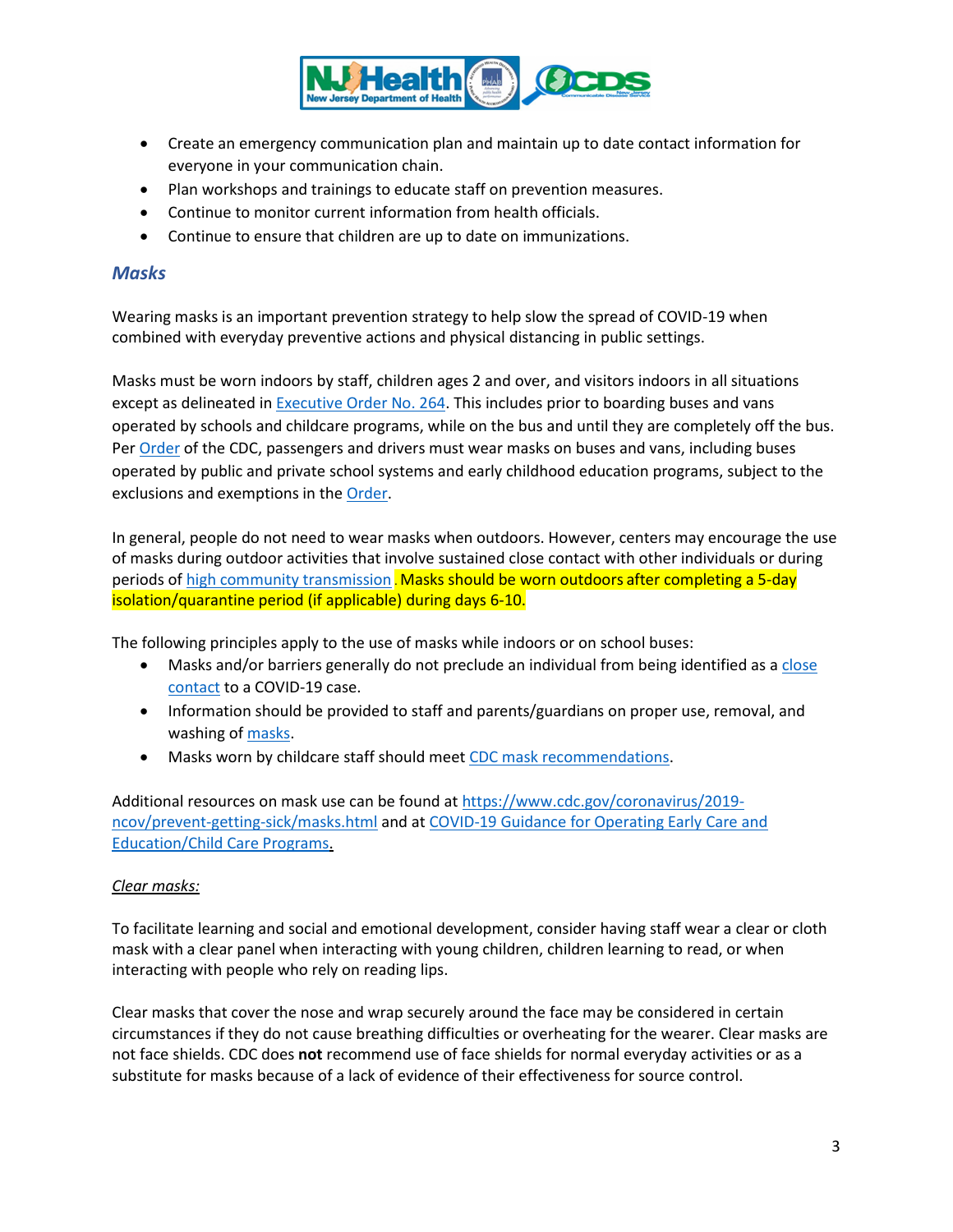

# *Physical Distancing and Cohorting*

Maintaining physical distance is often not feasible in childcare programs and among younger children in general. When it is not possible to maintain physical distance in this setting, it is especially important to layer multiple prevention strategies (i.e., cohorting, masking indoors, handwashing). Mask use is particularly important when physical distance cannot be maintained. A distance of at least 6 feet is recommended between adults who are not up to date on COVID-19 vaccination.

Cohorting can be used to limit the number of children and staff who come in contact with each other, especially when it's challenging to maintain physical distancing, such as among young children. The use of cohorting can limit the spread of COVID-19 between cohorts and make it easier to identify/exclude close contacts but should not replace other prevention measures within each group.

It is recommended that children and childcare providers be placed into distinct groups that stay together throughout an entire day.

- Groups should include the same children each day, and the same childcare providers should remain with the same group of children each day.
- Limit mixing between groups such that there is minimal or no interaction between groups or cohorts.
- Maintain at least 6 feet between children and staff from different cohorts.
- To the extent feasible, stagger child arrival, drop-off, and pick-up times or locations by group, or put in place other plans to limit contact between groups and to limit staff's direct contact with parents, guardians, and caregivers.

## *Hand Hygiene and Respiratory Etiquette*

- Teach and reinforce handwashing with soap and water for at least 20 seconds and increase monitoring of students and staff. Detailed information and resources can be found on CDC's [When and How to Wash Your Hands](https://www.cdc.gov/handwashing/when-how-handwashing.html) webpage.
	- $\circ$  If soap and water are not readily available, hand sanitizer that contains at least 60% alcohol should be used (for staff and older children who can safely use hand sanitizer).
- Encourage students and staff to cover coughs and sneezes with a tissue if not wearing a mask.
	- $\circ$  Used tissues should be thrown in the trash and hand hygiene as outlined above should be performed immediately.
- Have adequate supplies including soap, hand sanitizer with at least 60 percent alcohol (for staff and older children who can safely use hand sanitizer), paper towels, tissues, and no-touch trash cans.
- Assist/observe children with handwashing, including infants who cannot wash hands alone. After assisting children with handwashing or helping them put on or adjust their mask, staff should also wash their hands.

# <span id="page-3-0"></span>*Cleaning, Disinfection and Air Flow*

Childcare centers should follow standard procedures for routine cleaning and disinfecting with an [EPA](https://www.epa.gov/pesticide-registration/list-n-disinfectants-use-against-sars-cov-2-covid-19)[registered product for use against SARS-CoV-2.](https://www.epa.gov/pesticide-registration/list-n-disinfectants-use-against-sars-cov-2-covid-19) This means at least daily disinfecting surfaces and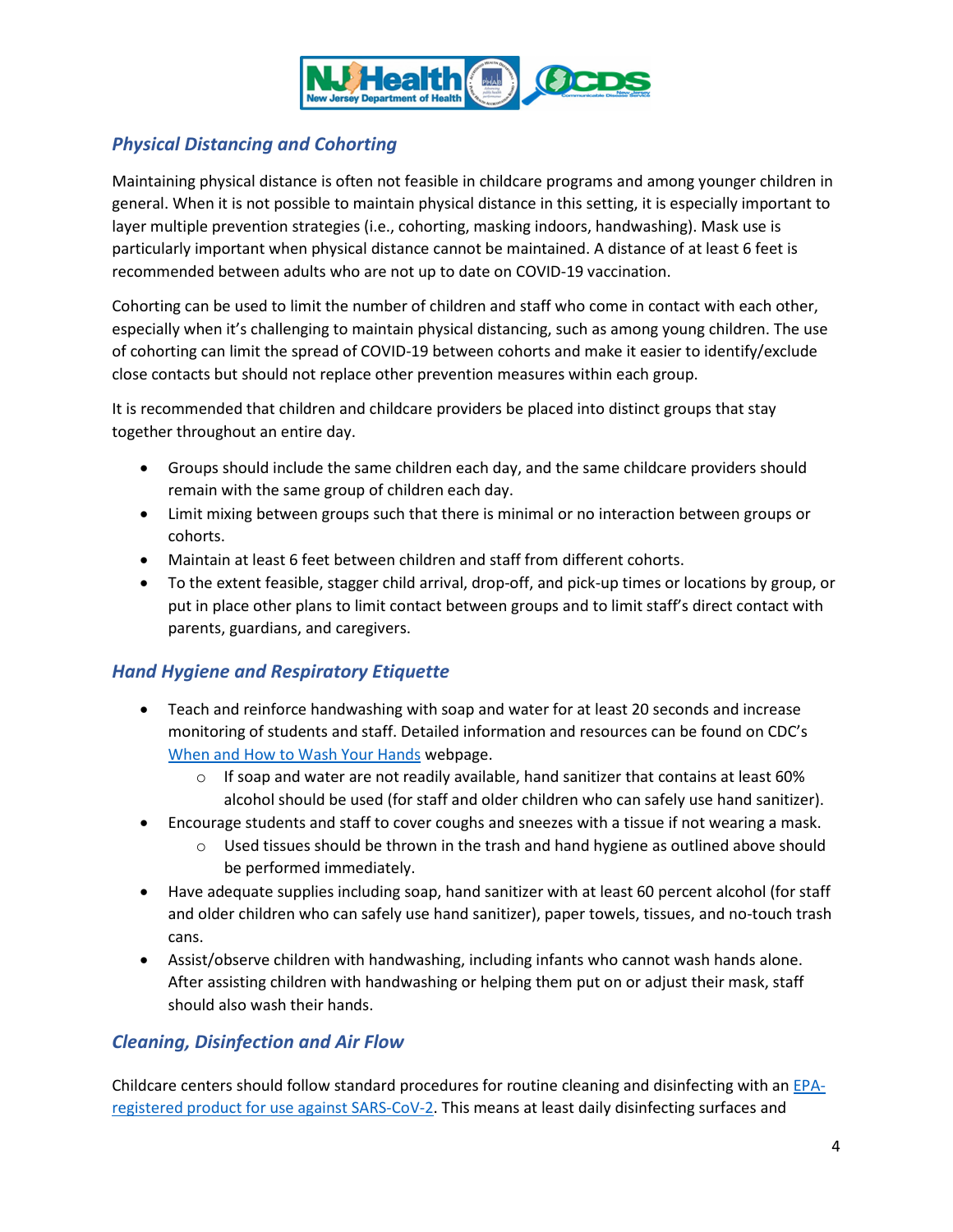

objects that are touched often, such as desks, countertops, doorknobs, computer keyboards, hands-on learning items, faucet handles, phones and toys. Information on cleaning and disinfecting can be found at<https://www.cdc.gov/coronavirus/2019-ncov/community/disinfecting-building-facility.html> Increasing the frequency of cleaning when there is an increase in respiratory or other seasonal illnesses is always a recommended prevention and control measure.

- If a sick child has been isolated in the center, surfaces in the isolation area should be cleaned and disinfected after the sick child has gone home.
- If COVID-19 is confirmed in a child or staff member:
	- o If there has been a person with COVID-19 compatible symptoms or someone who tested positive for COVID-19 in the facility within the last 24 hours, spaces they occupied should be cleaned and disinfected.
	- $\circ$  Close off areas used by the person who is sick and do not use those areas until after cleaning and disinfecting
	- o Wait as long as possible (at least several hours) and [increase ventilation](https://www.cdc.gov/coronavirus/2019-ncov/community/disinfecting-building-facility.html/clean#anchor_1617551661760) in the area.
	- o Open outside doors and windows to increase air circulation in the areas.
	- $\circ$  Clean and disinfect all areas used by the person who is sick, such as offices, bathrooms, and common areas with an [EPA-registered product for use against SARS-CoV-2.](https://shttps/www.epa.gov/pesticide-registration/list-n-disinfectants-useagainst-sars-cov-2)
	- $\circ$  Staff cleaning the space should wear a mask and gloves while cleaning and disinfecting.
	- o Once area has been appropriately disinfected, it can be opened for use.

Outdoor surfaces, including outdoor playground equipment, should undergo normal routine cleaning, but do not need to be disinfected between uses.

Improve [airflow](https://www.cdc.gov/coronavirus/2019-ncov/community/schools-childcare/ventilation.html) to the extent possible to increase circulation of outdoor air, increase the delivery of clean air, and dilute potential contaminants. This can be achieved through several actions.

- Bring in as much outdoor air as possible.
- If safe to do so, open windows and doors. Even just cracking open a window or door helps increase outdoor airflow, which helps reduce the potential concentration of virus particles in the air. If it gets too cold or hot, adjust the thermostat.
- Do not open windows or doors if doing so poses a safety or health risk (such as falling, exposure to extreme temperatures, or triggering asthma symptoms), or if doing so would otherwise pose a security risk.
- Use child-safe fans to increase the effectiveness of open windows.
	- $\circ$  Safely secure fans in a window to blow potentially contaminated air out and pull new air in through other open windows and doors.
	- $\circ$  Use fans to increase the effectiveness of open windows. Position fans securely and carefully in/near windows so as not to induce potentially contaminated airflow directly from one person over another (strategic window fan placement in exhaust mode can help draw fresh air into the room via other open windows and doors without generating strong room air currents).
- Use exhaust fans in restrooms and kitchens.
- Consider having activities, classes, or lunches outdoors when circumstances allow.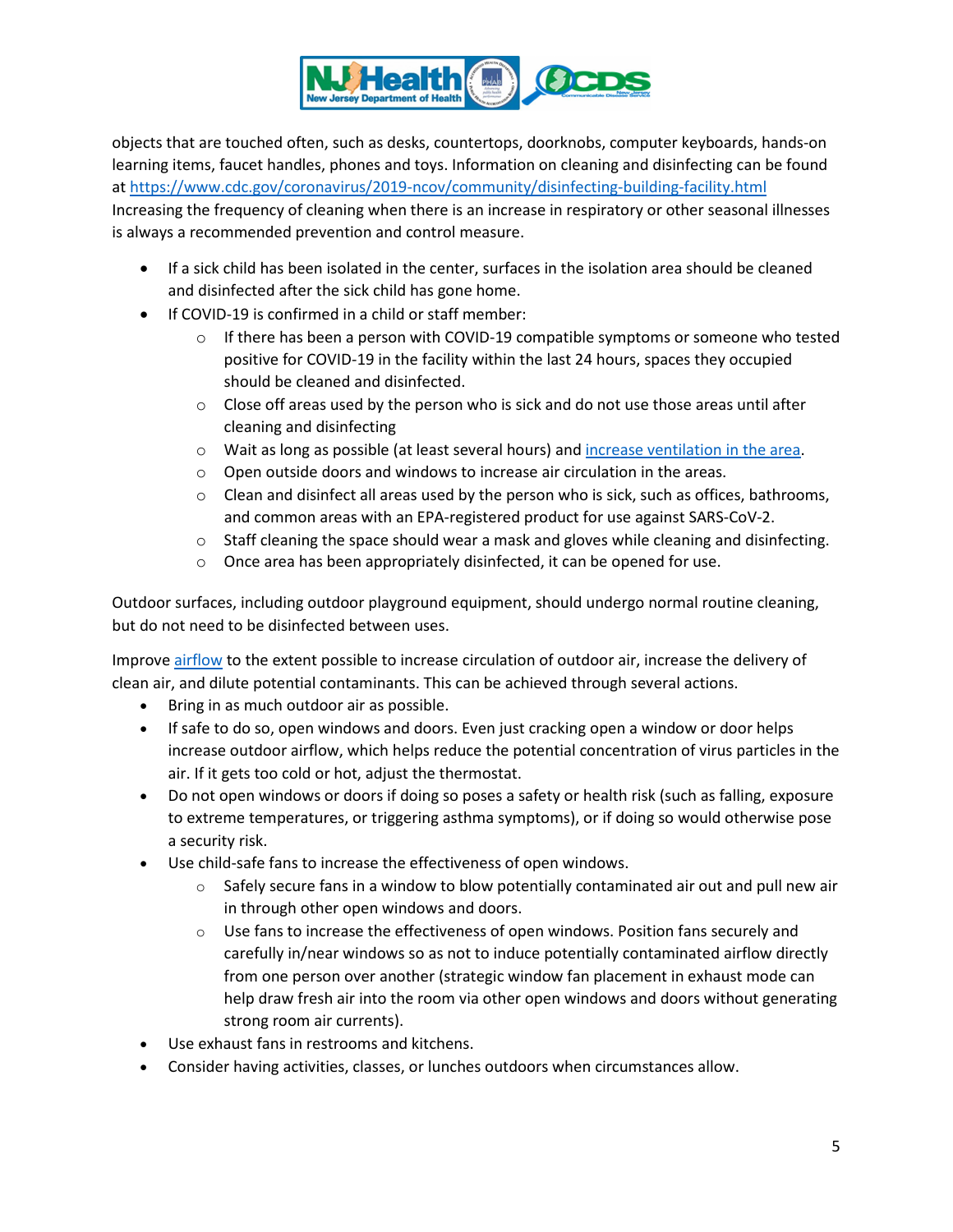

• Open windows in buses and other transportation, if doing so does not pose a safety risk. Even just cracking windows open a few inches improves air circulation.

Further information on strategies to improve air flow and ventilation for public school buildings is available on [nj.gov.](https://www.nj.gov/health/workplacehealthandsafety/documents/peosh/njdoh%20iaq%20public%20schools_covid19.pdf) 

## *Symptom Screening*

Childcare centers are required to screen children, staff and visitors for COVID-19 symptoms prior to entry to the program. Centers are permitted to use self-screening tools, applications or other methods as long as documentation is produced to show that each child, staff member or visitor has been screened.

Parents/caregivers should be strongly encouraged to monitor their children for signs of illness every day as they are the front line for assessing illness in their children. Children and staff who are sick should **not** attend childcare. Centers are encouraged to strictly enforce exclusion criteria for both children and staff.

Centers should provide clear and accessible directions to parents/caregivers and staff for reporting symptoms and reasons for absences.

# *Preparing for Illness*

- Daily reports of staff and student attendance should be closely monitored.
- Designate an area or room away from others to isolate individuals who become ill while at the facility.
	- o Ensure there is enough space for multiple people placed at least 6 feet apart.
	- $\circ$  Ensure hygiene supplies are available, including a cloth or disposable mask, facial tissues, and alcohol-based hand rub.
	- $\circ$  Staff assigned to supervise children waiting to be picked up do not need to be healthcare personnel but should follow physical distancing guidelines.
- Establish procedures for safely transporting anyone who is sick to their home or to a healthcare facility. If you are calling an ambulance or bringing someone to the hospital, try to call first to alert them that the person may have COVID-19.

Be ready to follow CDC guidance on how to [disinfect your building or facility](https://www.cdc.gov/coronavirus/2019-ncov/community/disinfecting-building-facility.html) if someone is sick.

## *COVID-19 Symptoms*

Some children have developed [multisystem inflammatory syndrome \(](https://www.cdc.gov/coronavirus/2019-ncov/daily-life-coping/children/mis-c.html)**MIS-C**). Currently, information about this syndrome is limited.

According to the CDC, children do not seem to be at higher risk for getting COVID-19. However, some people, including children with special health care needs, may be at higher risk. Those at increased risk include:

- [Older adults](https://www.cdc.gov/coronavirus/2019-ncov/need-extra-precautions/older-adults.html)
- People who have serious chronic [medical conditions](https://www.cdc.gov/coronavirus/2019-ncov/need-extra-precautions/people-with-medical-conditions.html?CDC_AA_refVal=https%3A%2F%2Fwww.cdc.gov%2Fcoronavirus%2F2019-ncov%2Fneed-extra-precautions%2Fgroups-at-higher-risk.html) like: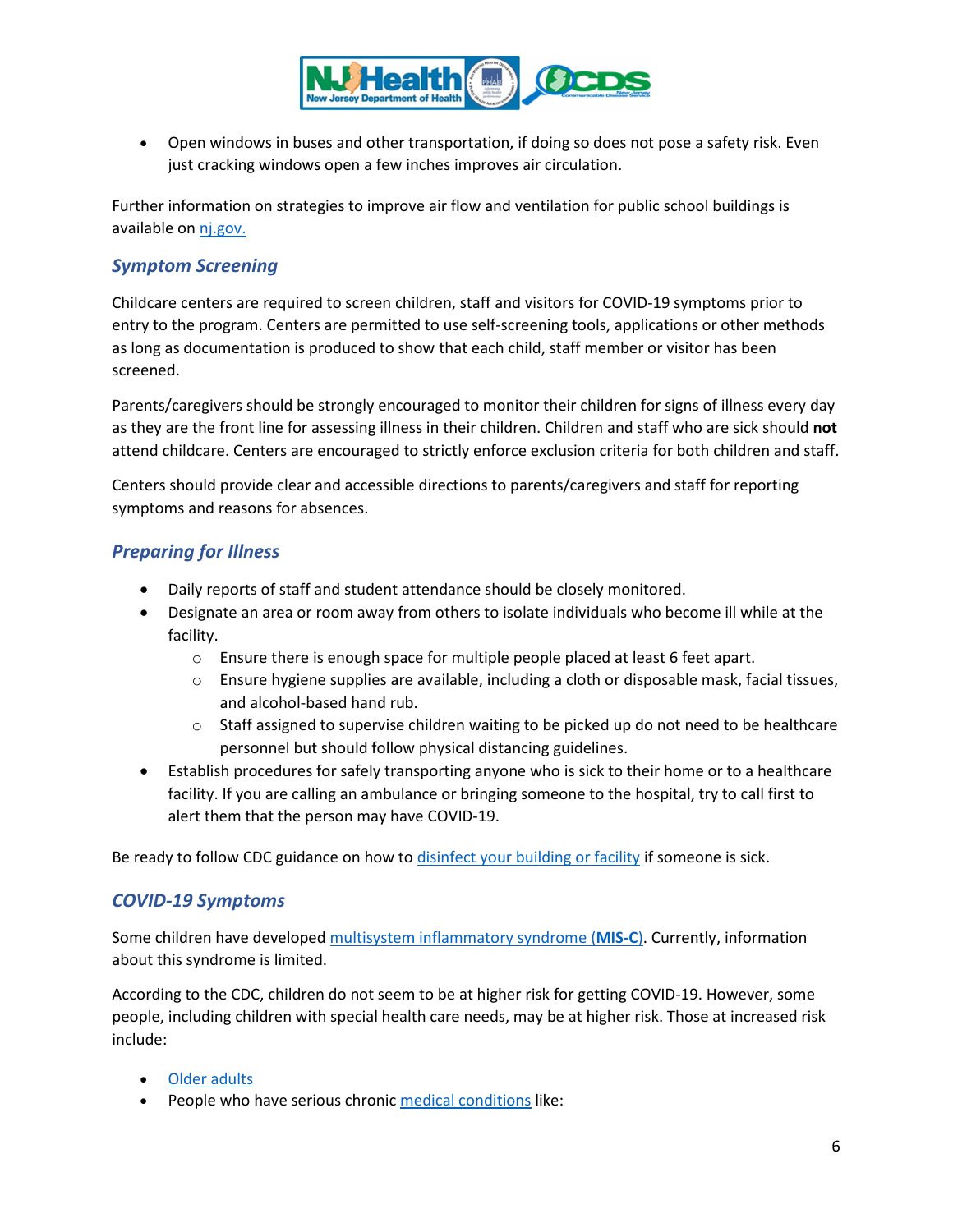

- o Cancer
- o Chronic kidney disease
- o COPD
- o Immunocompromised state from solid organ transplant
- o Obesity (body mass index of 30 or higher)
- o Serious heart conditions, such as heart failure, coronary artery disease, or cardiomyopathies
- o Sickle cell disease
- o Type 2 diabetes

Signs and symptoms of COVID-19 in children may be similar to those of common viral respiratory infections or other childhood illnesses. The overlap between COVID-19 symptoms and other common illnesses means that many people with symptoms of COVID-19 may actually be ill with something else. This is even more likely in young children, who typically have multiple viral illnesses each year. It is important for pediatric providers to have an appropriate suspicion of COVID-19, but also to continue to consider and test for other diagnoses.

Individuals with COVID-19 have had a wide range of symptoms reported – ranging from mild to severe illness. **There is not a single symptom that is uniquely predictive of a COVID-19 diagnosis. A COVID-19 [viral test](https://www.cdc.gov/coronavirus/2019-ncov/symptoms-testing/testing.html) is needed to confirm if someone has a current infection.** Symptoms may appear 2-14 days after exposure to the virus (most occurring within the first week) and include the following:

- Fever or chills
- Cough
- Shortness of breath or difficulty breathing
- Fatigue
- Muscle or body aches
- Headache
- New loss of taste or smell
- Sore throat
- Congestion or runny nose
- Nausea or vomiting
- Diarrhea

#### *Exclusion Criteria*

Parents should not send children to childcare when sick. Childcare staff should have plans to isolate children with overt symptoms of any infectious disease that develop during the day while at the childcare facility. Any child that develops a single symptom not including cough, shortness of breath, difficulty breathing, or new taste or olfactory disorder should follow the [NJDOH School Exclusion List](https://www.nj.gov/health/cd/documents/School%20Exclusion%20List%20_revised%207.10.2017.pdf) to determine the exclusion timeframe.

Children with the following symptoms should be promptly isolated from others and excluded from childcare: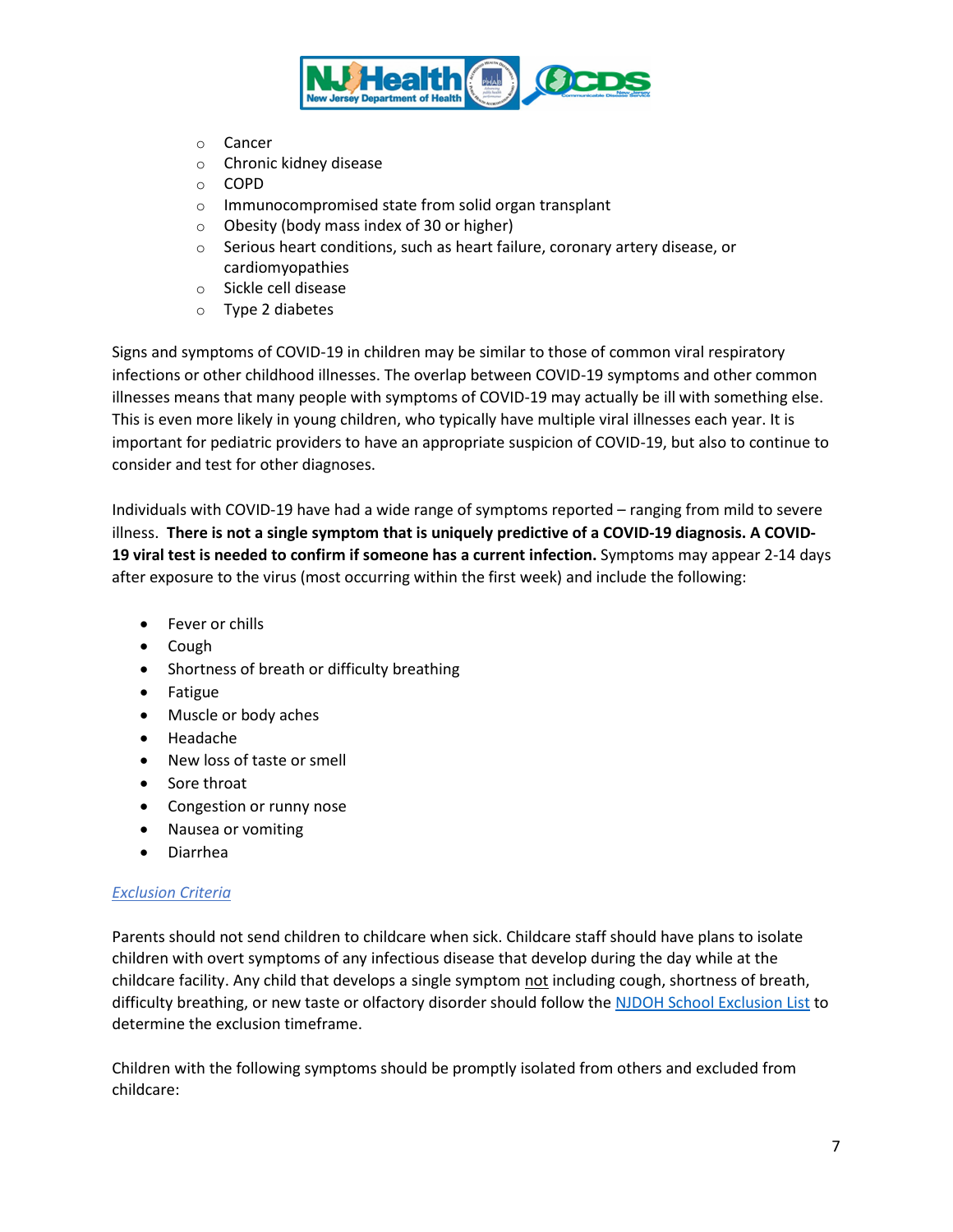

• At least **two** of the following symptoms: fever 100.4, chills, rigors (shivers), myalgia (muscle aches), headache, sore throat, nausea or vomiting, diarrhea, fatigue, congestion or runny nose; **OR**

At least **one** of the following symptoms: new or worsening cough, shortness of breath, difficulty breathing, new olfactory disorder, new taste disorder.

**For children with chronic illness (i.e., seasonal allergies), only new symptoms, or symptoms worse than baseline should be used to fulfill symptom-based exclusion criteria.**

# *COVID-19 Illness, Exposure and Exclusion:*

Children and staff (regardless of vaccination status) with [COVID-19 compatible symptoms](#page-8-0) should be isolated away from others until they can be sent home. If a mask is not worn by the ill child or staff due to an exemption or exception described in [EO 264,](https://nj.gov/infobank/eo/056murphy/pdf/EO-264.pdf) other staff should be sure to adhere to the universal mask policy and follow maximum physical distancing guidelines (6 feet away).

- If a mask is not tolerated by the child, staff should follow social distancing guidelines to the extent practicable (6 ft. away).
- Individuals should be sent home and referred to a healthcare provider. Testing for COVID-19 is recommended for persons with COVID-19 symptoms.
- When an individual tests positive for COVID-19, the facility should immediately notify local health officials, staff and families of the COVID-19 case while maintaining confidentiality.
- Centers should be prepared to provide the following information when consulting public health:
	- o The identity of the person with COVID-19 or probable COVID-19 (i.e., staff, child in care, household contact);
	- $\circ$  The date the person with COVID-19 or probable COVID-19 was last in the building;
	- o The date the person developed symptoms and/or tested positive;
	- $\circ$  Types of interactions the person may have had with other persons in the building or in other locations;
	- o Names, addresses, and telephone numbers for ill person's [close contacts](#page-11-0) in the center;
	- $\circ$  Any other information to assist with the determination of next steps;
	- o If other persons in the childcare program have developed any symptoms; and
	- o Any other information to assist with the determination of next steps.

Children and staff who are COVID-19 positive must not return until they have met the criteria for discontinuing home isolation.

On January 4, 2022, CDC updated [COVID-19 isolation and quarantine recommendations](https://www.cdc.gov/coronavirus/2019-ncov/your-health/quarantine-isolation.html) with shorter isolation (for asymptomatic infected and mildly ill people) and quarantine periods of 5 days to focus on the period when a person is most infectious (followed by continued masking for an additional 5 days). Individuals who are unable to consistently wear a mask should continue to isolate/quarantine for 10 days.

CDC has release[d isolation](https://www.cdc.gov/coronavirus/2019-ncov/community/schools-childcare/k-12-contact-tracing/about-isolation.html) and [quarantine](https://www.cdc.gov/coronavirus/2019-ncov/community/schools-childcare/k-12-contact-tracing/about-quarantine.html) guidance for Childcare/ECE settings. Additional updated information can be found at [https://www.cdc.gov/coronavirus/2019-ncov/community/schools](https://www.cdc.gov/coronavirus/2019-ncov/community/schools-childcare/index.html)[childcare/index.html.](https://www.cdc.gov/coronavirus/2019-ncov/community/schools-childcare/index.html)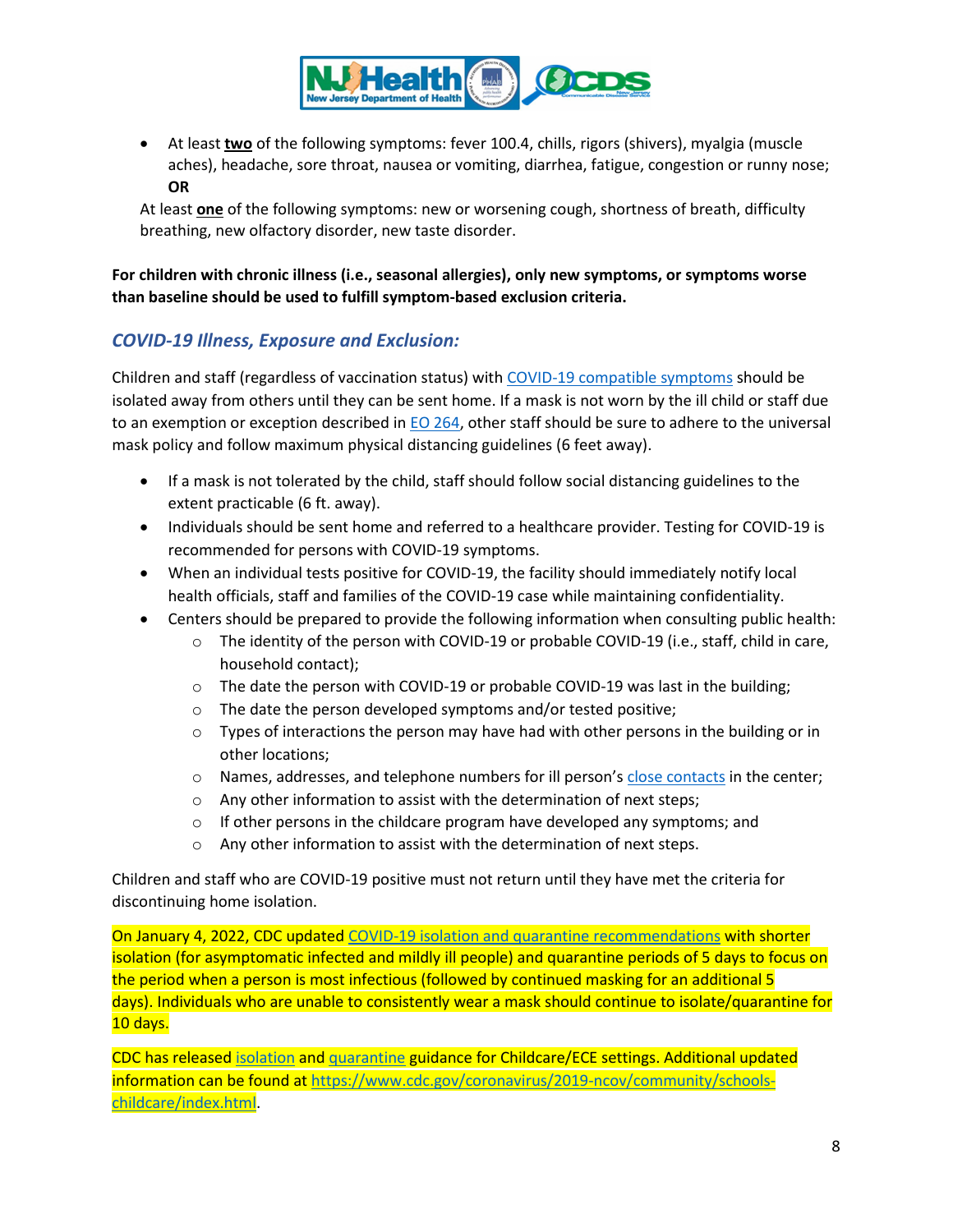

<span id="page-8-0"></span>Childcare and ECE programs may follow the DO[H Recommended Isolation and Quarantine Timeframes](https://www.nj.gov/health/cd/documents/topics/NCOV/isolation_quarantine_nonhealthcare.pdf)  [for Non-Healthcare Settings](https://www.nj.gov/health/cd/documents/topics/NCOV/isolation_quarantine_nonhealthcare.pdf) to determine exclusion with additional recommendations that apply to this setting:

- Children and staff who are unable to consistently wear a mask when around others (including all children under 2 years of age) should continue to isolate/quarantine for a full 10 days.
- For the additional 5 days after returning from isolation/quarantine, during times when children do not wear masks, such as during meals, snacks, and naptime, children who are returning from isolation/quarantine should be kept 6 feet apart whenever possible, while still safely under provider supervision.
- Consider using additional prevention strategies, such as [improved ventilation](https://www.cdc.gov/coronavirus/2019-ncov/community/schools-childcare/ventilation.html) and [cohorting,](https://www.cdc.gov/coronavirus/2019-ncov/community/schools-childcare/child-care-guidance.html#cohorting) particularly when consistent mask wearing is not feasible.
- Staff and children returning from quarantine (day 6-10) should avoid being around other people [who are at higher risk](https://www.cdc.gov/coronavirus/2019-ncov/need-extra-precautions/people-with-medical-conditions.html) for severe illness as much as possible.

If any close contact experiences symptoms (regardless of vaccination status), they should isolate themselves from others, be clinically evaluated if indicated, and get tested for COVID-19.

CDC recommends an isolation period of at least 10 and up to 20 days for people who were severely ill with COVID-19 and for [people with weakened immune systems.](https://www.cdc.gov/coronavirus/2019-ncov/need-extra-precautions/people-with-medical-conditions.html) Se[e Overview of COVID-19 Isolation for](https://www.cdc.gov/coronavirus/2019-ncov/community/schools-childcare/k-12-contact-tracing/about-isolation.html)  [K-12 Schools](https://www.cdc.gov/coronavirus/2019-ncov/community/schools-childcare/k-12-contact-tracing/about-isolation.html) for additional details.

Staff and children regardless of vaccination status, who test positive or have symptoms consistent with COVID-19 and have not been tested and do not have an alternative diagnosis from their healthcare provider should follow th[e Recommended Isolation and Quarantine Timeframes for Non-Healthcare](https://www.nj.gov/health/cd/documents/topics/NCOV/isolation_quarantine_nonhealthcare.pdf)  [Settings.](https://www.nj.gov/health/cd/documents/topics/NCOV/isolation_quarantine_nonhealthcare.pdf)

**Exception:** During periods of low community transmission (green), ill individuals with COVID-19 compatible symptoms who are not tested **and do not have a known COVID-19 exposure** may follow [NJDOH School Exclusion List](https://www.nj.gov/health/cd/documents/topics/outbreaks/School%20Exclusion%20List_9.2018.pdf) to determine when they may return to childcare.

### *Individuals with an alternative diagnosis:*

Evaluation by a health care provider is necessary to confirm a diagnosis of COVID-19, establish an alternative diagnosis, and to determine the need for COVID-19 testing. Clinical evaluation and/or testing for COVID-19 may be considered for ANY of the symptoms listed above, depending on suspicion of illness from a health care provider. Testing is strongly recommended, especially when there are multiple unlinked cases in the center and during periods of moderate and high levels of community transmission.

Individuals with COVID-19 compatible symptoms **and no known exposure** to a COVID-19 case in the last 5 days, regardless of vaccination status, may follow th[e NJDOH School Exclusion List](https://sonj.sharepoint.com/sites/health/EEOH/Novel%20Coronavirus/Guidance%20Documents/Schools_CC_University/Reopening%20Childcare/NJDOH%20School%20Exclusion%20List) to determine when they may return to childcare **if they have an alternative diagnosis (i.e., strep throat, influenza, preexisting condition) supported by clinical evaluation and/or laboratory testing.**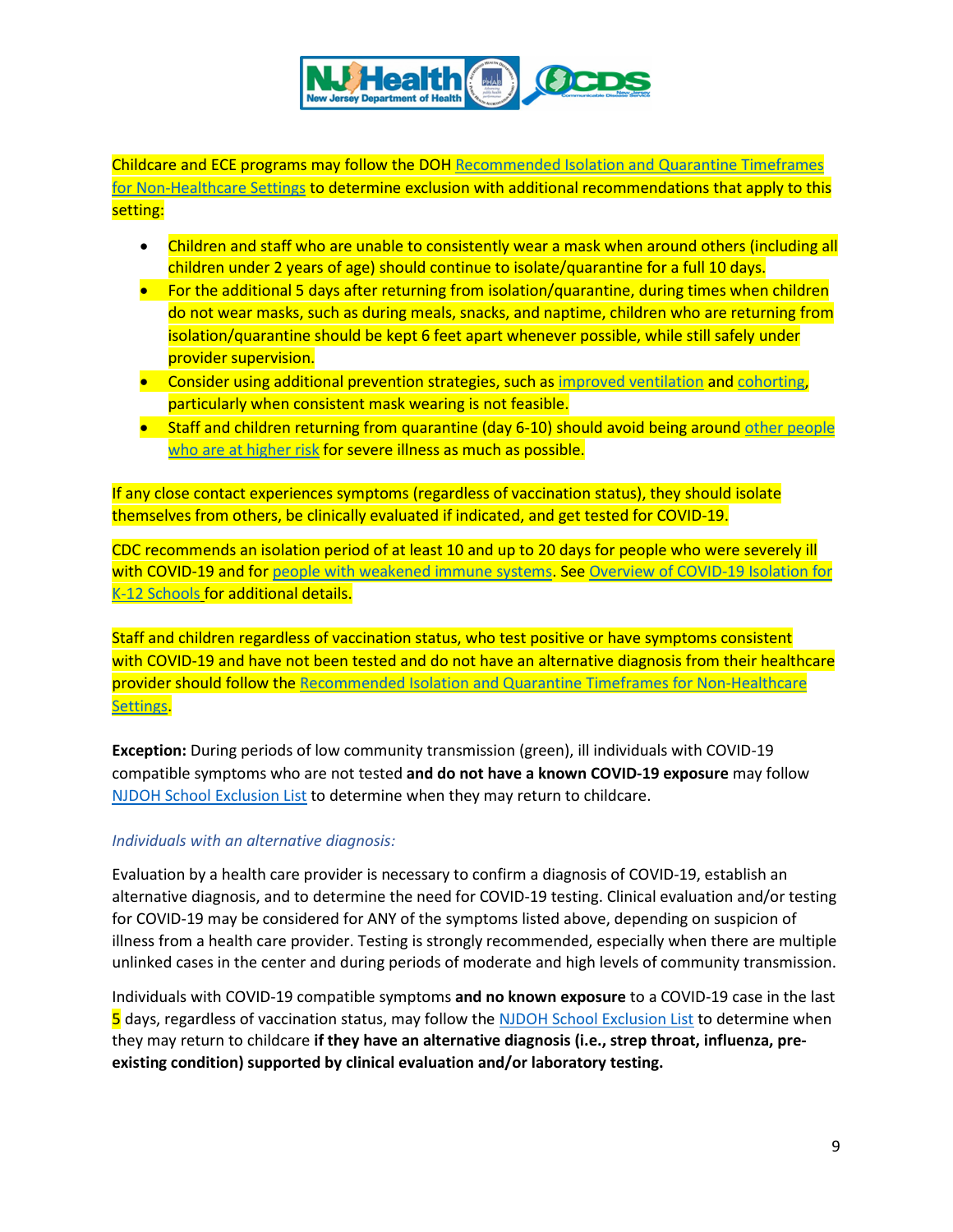

The NJDOH isolation and quarantine calculator can be found at <https://covid19.nj.gov/pages/quarantine-calculator>

#### <span id="page-9-0"></span>**Exceptions for household contacts:**

In all risk levels, staff and attendees who meet the criteria for quarantine and who are household members of a student/staff member with COVID-19 compatible symptoms that meets [COVID-19](#page-8-0)  [Exclusion Criteria](#page-8-0) should be excluded from childcare until the symptomatic individual receives a negative test result. If the ill person is not tested but an alternative diagnosis is established after clinical evaluation, household contacts can return to childcare.

Household contacts who can't isolate away from a household member with COVID-19 should start their quarantine period on the day after the household member would have completed their 10-day isolation period, UNLESS the household member is able to consistently wear a well fitted mask in the household through day 10, in which case the quarantine period would start on the day after the household member completes their 5-day isolation period.

**Centers serving medically complex or other high-risk individuals should use a 14-day exclusion period for the exclusion of these individuals or those who work closely with them when identified as close contacts.**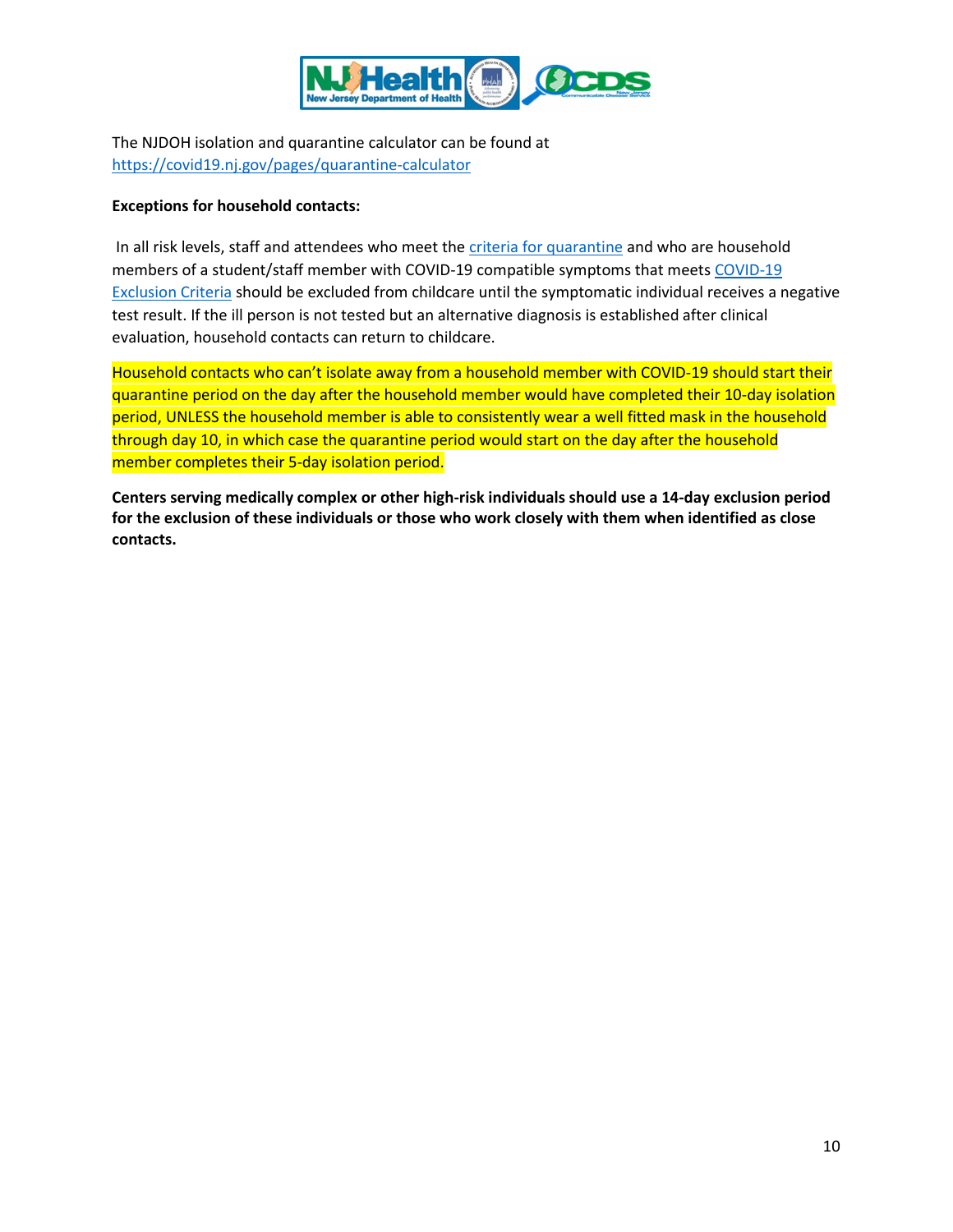

### **COVID-19 Exclusion Table**

| <b>Individuals who</b>                                        | Individuals who are unable to mask                                                                                                                             | Individuals ≥ 2 years old AND are able<br>to mask                                                                                                                                                  |
|---------------------------------------------------------------|----------------------------------------------------------------------------------------------------------------------------------------------------------------|----------------------------------------------------------------------------------------------------------------------------------------------------------------------------------------------------|
| Have symptoms of COVID-19<br><b>AND</b>                       | Stay home and away from others:                                                                                                                                | Stay home and away from others:                                                                                                                                                                    |
| have tested positive (by PCR,                                 | At least 10 full days                                                                                                                                          | At least 5 full days                                                                                                                                                                               |
| rapid molecular or antigen                                    | after symptoms first appeared                                                                                                                                  | after symptoms first appeared                                                                                                                                                                      |
| testing)                                                      | <b>AND</b>                                                                                                                                                     | <b>AND</b>                                                                                                                                                                                         |
| <b>OR</b>                                                     | no fever for at least 24 hours (one                                                                                                                            | no fever for at least 24 hours (one full                                                                                                                                                           |
| have not been tested (i.e.,                                   | full day without the use of medicine                                                                                                                           | day without the use of medicine that                                                                                                                                                               |
| monitoring for symptoms at<br>home)                           | that reduces fever)                                                                                                                                            | reduces fever)                                                                                                                                                                                     |
| <b>AND</b>                                                    | <b>AND</b>                                                                                                                                                     | <b>AND</b>                                                                                                                                                                                         |
| have not received an alternate                                | symptoms have improved (e.g.,                                                                                                                                  | symptoms have improved (e.g., cough,                                                                                                                                                               |
| diagnosis by HCP                                              | cough, shortness of breath)                                                                                                                                    | shortness of breath)                                                                                                                                                                               |
| Have NO symptoms of COVID-19                                  | Stay home and away from others:                                                                                                                                | Stay home and away from others:                                                                                                                                                                    |
| <b>AND</b>                                                    | At least 10 full days                                                                                                                                          | At least 5 full days                                                                                                                                                                               |
|                                                               | after the collection date of the                                                                                                                               | after the collection date of the positive                                                                                                                                                          |
| have tested positive                                          | positive COVID-19 test                                                                                                                                         | COVID-19 test                                                                                                                                                                                      |
|                                                               | <b>AND</b>                                                                                                                                                     | <b>AND</b>                                                                                                                                                                                         |
|                                                               | have no symptoms                                                                                                                                               | have no symptoms                                                                                                                                                                                   |
| Have symptoms of COVID-19                                     |                                                                                                                                                                |                                                                                                                                                                                                    |
| AND no known exposure to                                      |                                                                                                                                                                |                                                                                                                                                                                                    |
| someone with COVID-19 in the                                  |                                                                                                                                                                |                                                                                                                                                                                                    |
| past 5 days                                                   | Follow NJDOH School Exclusion List                                                                                                                             |                                                                                                                                                                                                    |
| <b>AND</b>                                                    |                                                                                                                                                                |                                                                                                                                                                                                    |
| have an alternate HCP diagnosis<br><b>OR</b>                  |                                                                                                                                                                |                                                                                                                                                                                                    |
| have tested negative                                          |                                                                                                                                                                |                                                                                                                                                                                                    |
|                                                               |                                                                                                                                                                |                                                                                                                                                                                                    |
| Are identified as a close contact<br>of someone with COVID-19 | <b>Unvaccinated OR fully vaccinated</b><br>but haven't received all<br>recommended COVID-19 vaccines,<br>including booster dose(s) when<br>eligible            | <b>Fully vaccinated AND received all</b><br>recommended COVID-19 vaccines,<br>including booster dose(s) when eligible<br><b>OR</b><br>Persons who tested positive for COVID-<br>19 in past 90 days |
| <b>AND</b><br>Have no symptoms                                | Exclude and get tested after 5 days<br>from date of last contact<br><b>AND</b><br>continue to mask when around<br>others (indoors and outdoors) for 10<br>days | Stay in childcare, get tested 5 days<br>from date of last contact (except if<br>tested positive in past 90 days)<br><b>AND</b><br>mask when around others (indoors and<br>outdoors) for 10 days    |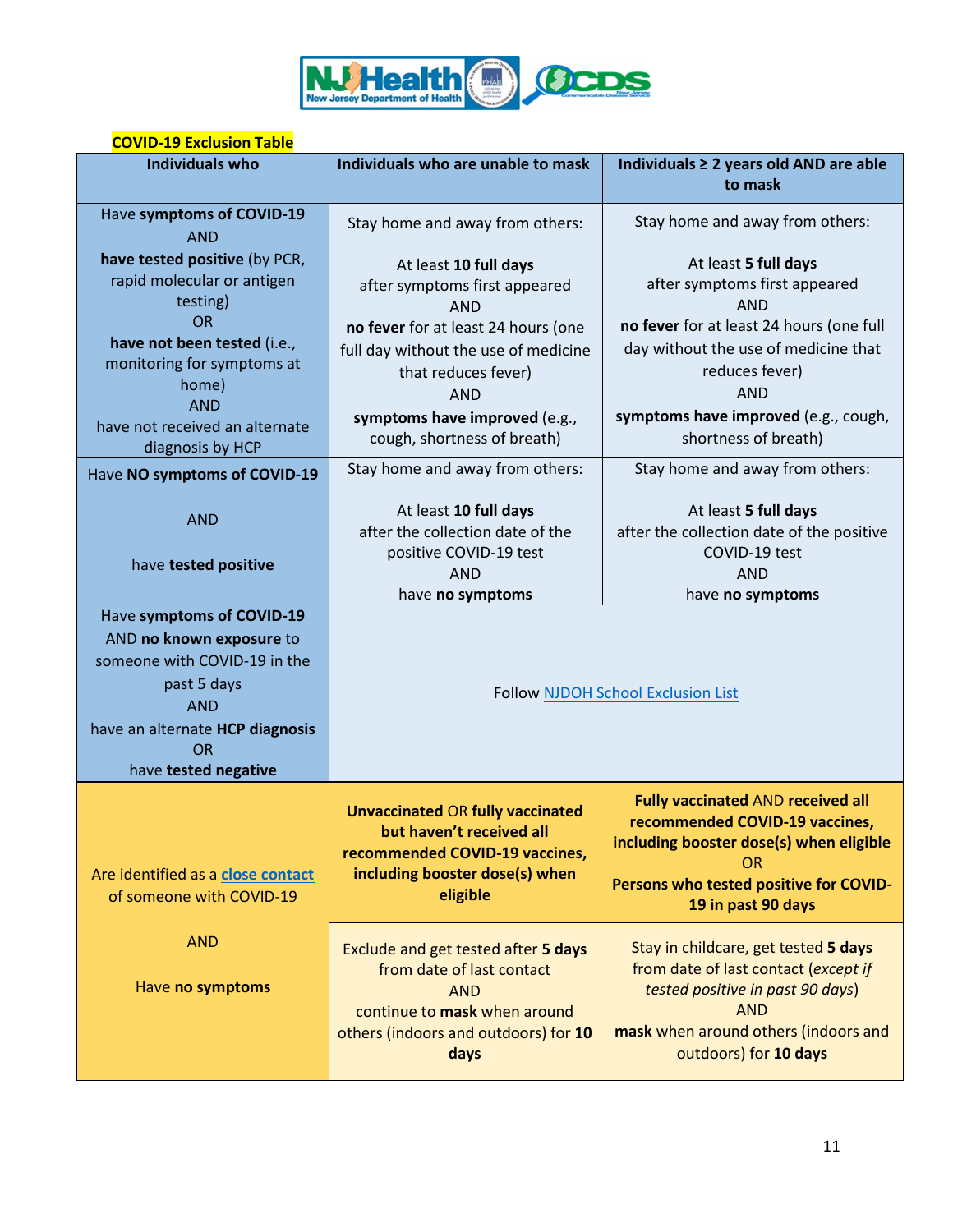

- If a case of COVID-19 infection occurs in **one defined group** within the center, the ill person should be sent home.
	- $\circ$  Other staff and children in the group may be considered [close contacts](#page-11-0) of that case and should be excluded and instructed to quarantine in their homes until the [exclusion](#page-9-0)  [criteria](#page-9-0) for a close contact has been met.
	- o Public health, parents/guardians, and staff facility-wide should be informed of the situation.
	- o The CDC guidance for cleaning and disinfection should be followed.
- Other groups within the childcare facility can continue to function, with daily and vigilant screening for illness occurring, and social distancing, personal and environmental hygiene measures strictly adhered to.
- If cases occur in **multiple groups** within the facility,
	- $\circ$  Recommendations for whether the entire classroom or cohort would be considered exposed will be based on public health investigation.
	- $\circ$  If the public health investigation recommends a short-term closure of a facility due to exposure to COVID-19, any additional or extended closures may be warranted based on the LHD's recommendations.

**The ability to keep groups small and static can be helpful in limiting exposure (and exclusion), identifyin[g close contacts,](#page-11-0) and may aid in determining if a facility wide closure is necessary.**

# *Outbreaks*

An outbreak in school/childcare settings is defined as three or more laboratory-confirmed COVID-19 cases among students or staff with onsets within a [1](#page-11-1)4-day period, who are epidemiologically linked<sup>1</sup>, do not share a household, and were not identified a[s close contacts](#page-11-0) of each other in another setting during standard case investigation or contact tracing.

## *Contact Tracing*

<span id="page-11-0"></span>Childcare staff should help in identifying [close contacts](#page-11-0) of positive COVID-19 cases. This should be done in conjunction with the LHD.

Contact tracing is a strategy used to determine the source of an infection and how it is spreading. Finding people who are [close contacts](#page-11-0) to a person who has tested positive for COVID-19, and therefore at higher risk of becoming infected themselves, can help prevent further spread of the virus.

<span id="page-11-1"></span> $1$  Health departments should verify to the best extent possible that cases were present in the same setting during the same time period (e.g., same classroom, event, childcare/school-based extracurricular activity, school transportation) within 14 days prior to onset date (if symptomatic) or specimen collection date for the first specimen that tested positive (if asymptomatic or onset date is unknown) and that there is no other more likely source of exposure (e.g., household or close [contact](#page-11-0) to a confirmed case outside of educational setting).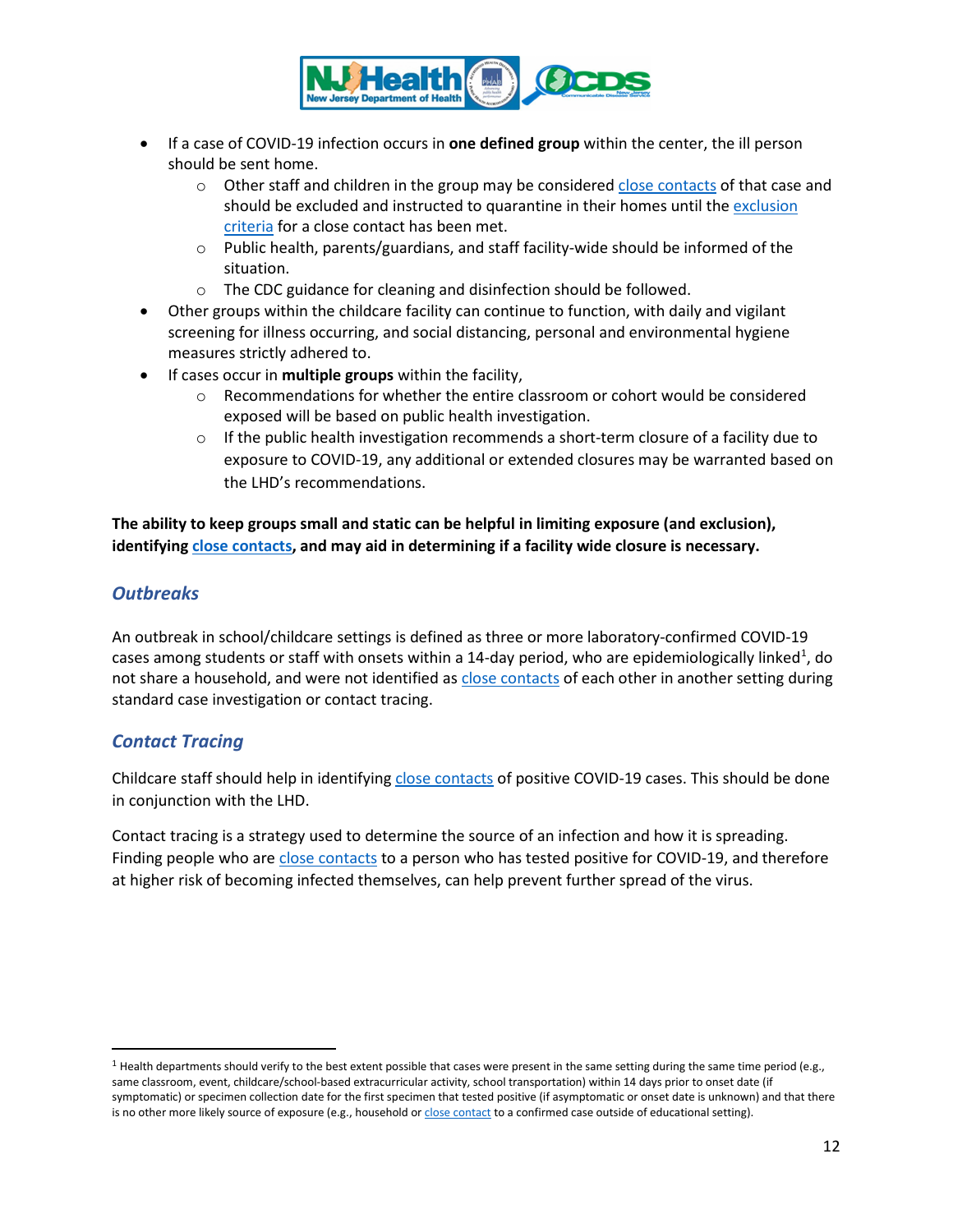

Close contact is defined as being within 6 feet of someone with suspected or known COVID-19 for 15 or more minutes during a 24-hour period. In some school situations, it may be difficult to determine whether individuals have met this criterion and an entire cohort, classroom, or other group may need to be considered exposed, particularly if people have spent time together indoors.

A contact tracing team from the local health department or the NJDOH calls anyone who has tested positive for COVID-19. They ask the individual questions about their activities within a certain timeframe, to help identify anyone they have had close contact. Those contacts might include family members, caregivers, co-workers or health care providers.

Individuals who have recently had a close contact with a person with COVID-19 and who meet criteria for quarantine shoul[d stay home and monitor their health.](https://www.cdc.gov/coronavirus/2019-ncov/if-you-are-sick/steps-when-sick.html)

## *Closure*

- A center may need to temporarily dismiss children and staff for 2-5 days, if a child or staff member attended childcare before being confirmed as having COVID-19.
	- $\circ$  This initial short-term dismissal allows time for the local health officials to gain a better understanding of the COVID-19 situation impacting the facility, perform contact tracing and cleaning and disinfecting the facility.
	- $\circ$  Centers should follow CDC guidance on how t[o clean and disinfect](#page-3-0) their building if someone is sick.
- Centers should work with the [local health officials](https://www.state.nj.us/health/lh/community/) to determine appropriate next steps, including whether an extended dismissal duration is needed to stop or slow further spread of COVID-19.

# *Testing*

NJDOH recommends that facilities work with their local health departments to identify rapid viral testing options in their community for the testing of symptomatic individuals and asymptomatic individuals who were exposed to someone with COVID-19. CDC has information on types of [COVID-19 tests](https://www.cdc.gov/coronavirus/2019-ncov/community/schools-childcare/k-12-testing.html#table1) currently available to diagnose current infection. Having access to rapid COVID-19 testing for ill children and staff can reduce unnecessary exclusion of ill persons and their contacts and minimize unnecessary disruptions of childcare and the educational process. Pursuant to  $EO$  264 all covered workers who are not fully vaccinated are required to submit to testing at a minimum of once to twice per week on an ongoing basis until fully vaccinated.

Home-based/self-tests can be used in a variety of settings, including childcare and ECE. A variety of home-based COVID-19 tests are becoming more widely available. While all involve self-collection of specimens, some test kits require a prescription and others are over the counter (OTC). Some collections/testing are observed by a telehealth provider, some involve self-collection but are sent to a laboratory for processing, and others use self-collection and self-testing without any involvement of a